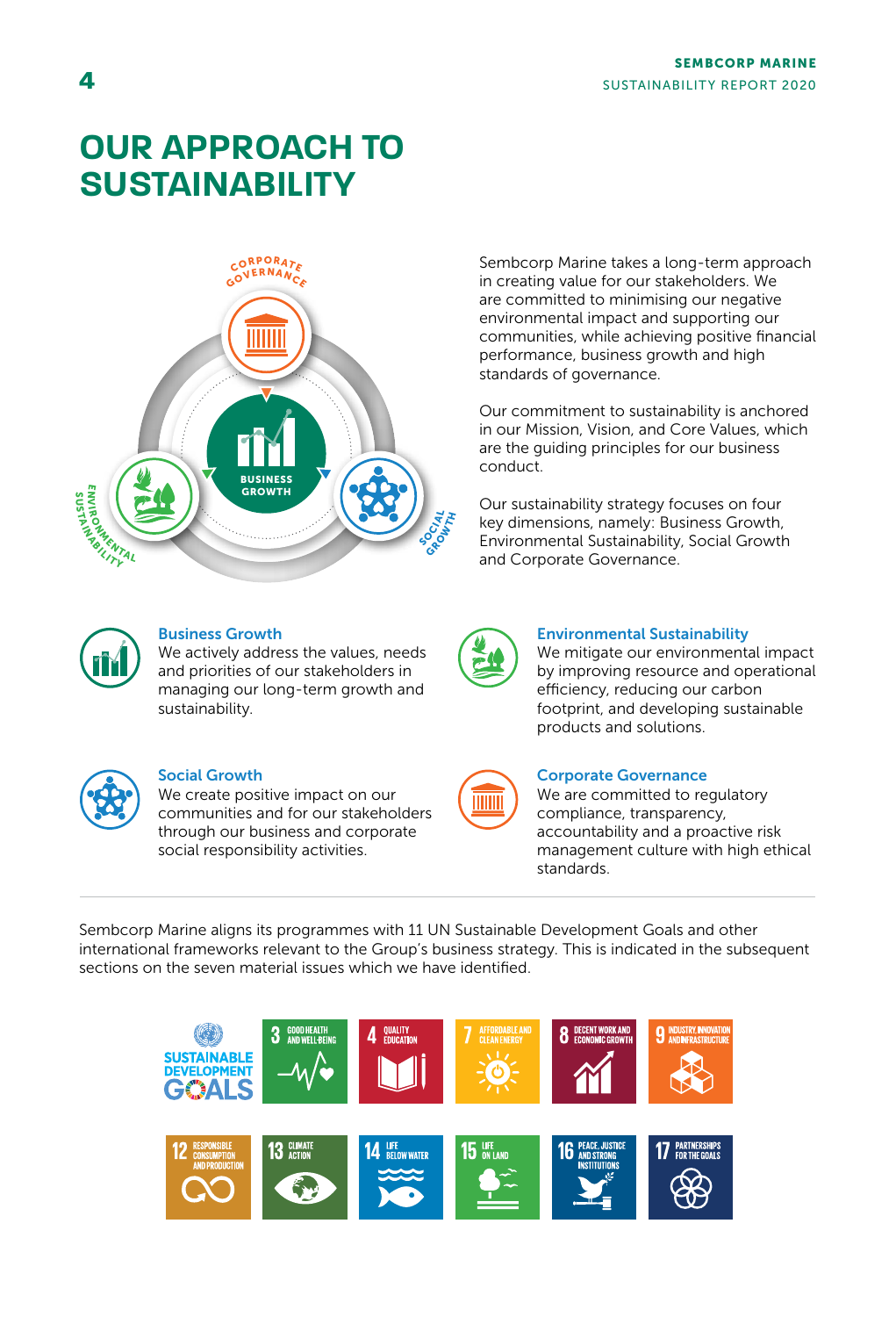In 2020, we conducted an internal materiality review<sup>2</sup> with our sustainability champions. The review confirmed that our current list of seven material topics remain relevant to Sembcorp Marine and our stakeholders. We used a materiality matrix to assess the relative importance and priority of our material topics. Based on inputs from both internal and external stakeholders, there is an increasing importance of Innovation & Sustainable Solutions and Environmental Sustainability while Business Integrity and Total Workplace Safety and Health remain the most important material topics for the Group.



*<sup>(2)</sup> Aligns with Global Reporting Initiative (GRI) Standards 101 (clause 1.3), 102-44, 102-46 and 102-47 on defining content* and boundaries.<br>(3) EESG refers to Economic. Environmental. Social and Governance.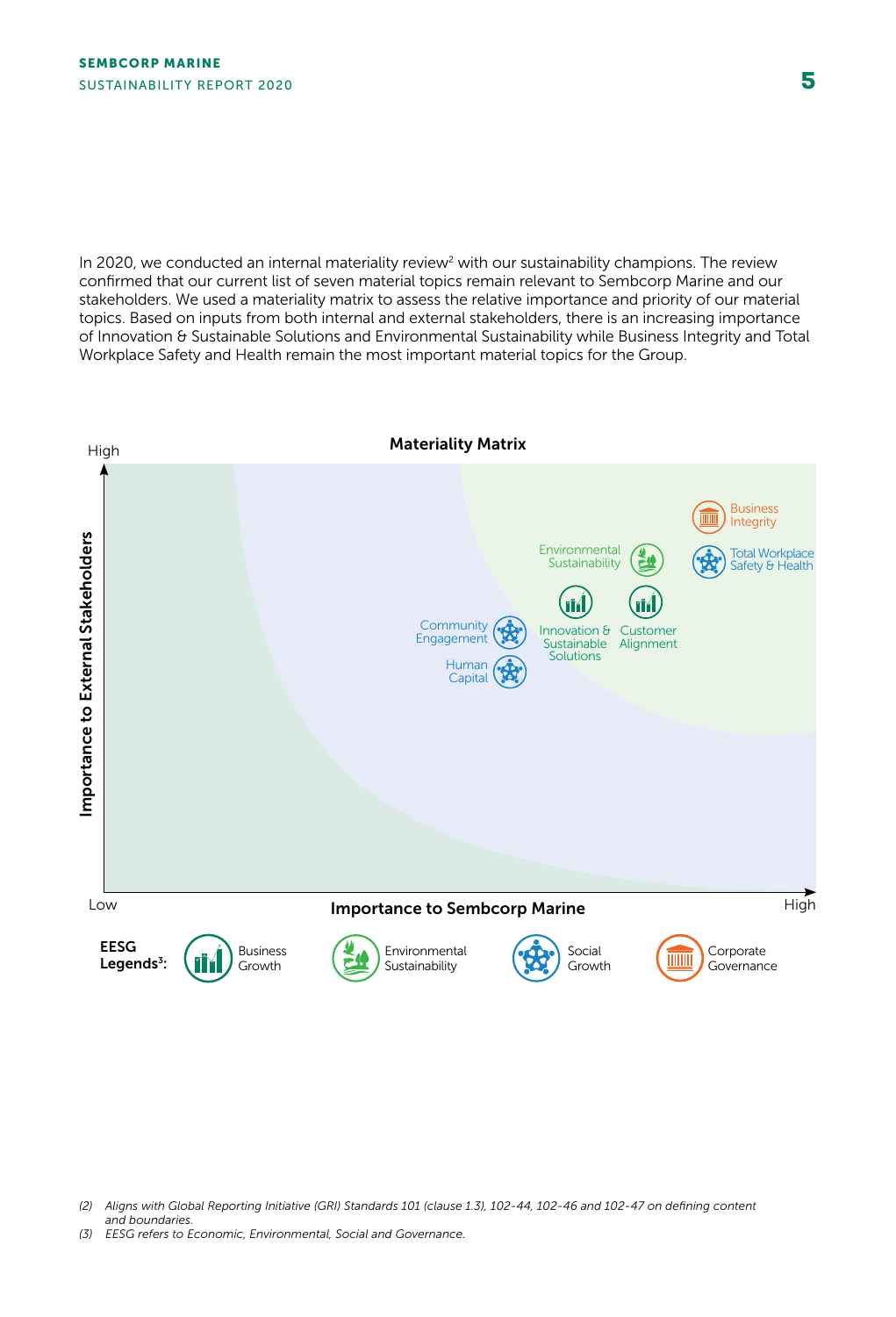## **OUR SUSTAINABILITY VISION 2025**

We established a set of quantitative and qualitative targets for our material sustainability topics in our Annual Report 2017. As we cross the first landmark in our target timeline in 2020, we took stock of our performance and refreshed our ambitions for the next five years.



*(4) For more information, please refer to pages 30 and 31 of our Sustainability Report 2019.*